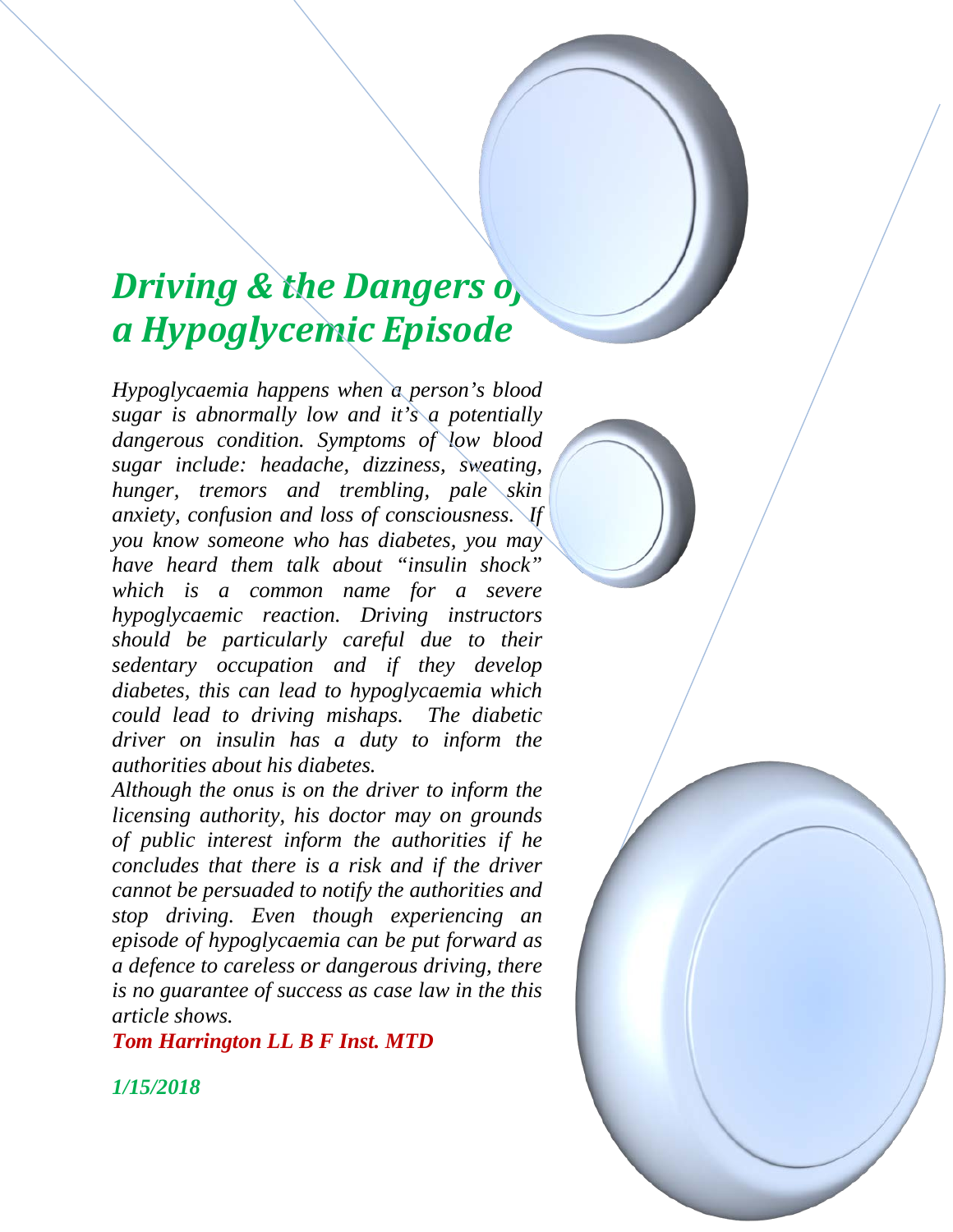# *Driving & the Dangers of a Hypoglycaemic Episode! Tom Harrington LL B F Inst. MTD (January 2018)*

# *Introduction*

It is a privilege to drive a motor vehicle and the freedom it entails, but with it comes responsibilities and liabilities. Driving is a complex skill both physically and mentally, especially for drivers with diabetes. Extra precautions need to be It is a privilege to drive a motor vehicle and the freedom it entails, but with it comes responsibilities and liabilities. Driving is a complex skill both physically and mentally, especially for drivers with diabetes. Extr glucose lowering medications is the unexpected occurrence of a hypoglycaemic episode, but most episodes can be prevented. It is advisable to drive with a glucose friendly snack to hand – not in the glove compartment. Driving mishaps related to diabetes are relatively infrequent and occur at a lower rate than mishaps of many other drivers with conditions that affect driving performance and that are tolerated by society. Experiencing a hypoglycaemic attack can lead to disastrous consequences as can be seen in *Mcleod and Baxter (1993)* below. The effect of the loss of a driving license should not be underestimated in terms of the quality of life – it can affect self-esteem, your job, income and pleasure and ergo the quality of life for the whole family. This article is written as a result of the writer experiencing Type 2 diabetes and the necessary medical precautions taken to avoid a hypoglycaemic episode. With proper care and medication, drivers should be able to continue driving safely and not present themselves as a danger to other road users or themselves.

# *Sedentary Occupation*

Driving or teaching driving is a sedentary occupation and the associated risks are becoming overweight and eventually obese. Obesity has several potential health consequences including: diabetes which can cause hypoglycaemic episodes, heart disease, asthma, cancer and sleep apnoea. Healthy balanced eating and exercise is vitally important for the instructor for many reasons. It can lower your risk of disease e.g. heart disease, stroke, high cholesterol, high blood pressure and osteoporosis. Treat your body like a Ferrari or a Porsche; you're not going to put the cheapest petrol into either vehicle.  $\frac{1}{1}$  $\frac{1}{1}$  $\frac{1}{1}$  However, if you develop Type 1 or Type 2 diabetes you will be put on either insulin injections or oral medication to control it. Therefore, driver trainers who experience any of the symptoms of diabetes (see below) should consult their doctor immediately. They will then understand what it is and take whatever medical steps necessary to control what could affect their driving with potentially disasterous consequences.

<span id="page-1-0"></span><sup>1</sup> *'Heavy Drivers' – Gearing up to a Healthier Lifestyle*. Tom Harrington July 2012.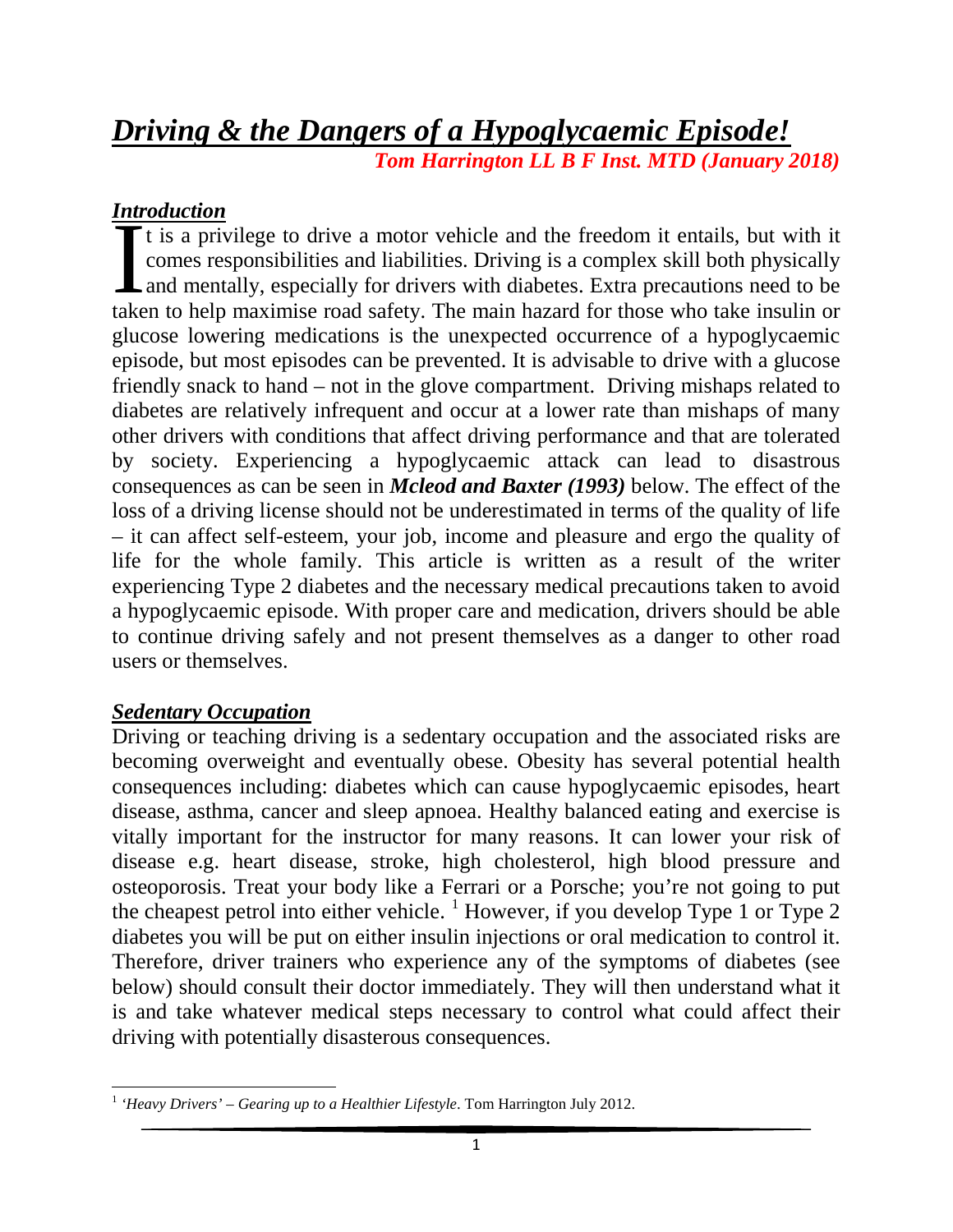#### *What is Hypoglycaemia*

Hypoglycaemia happens when a person's blood sugar is abnormally low and it's a potentially dangerous condition. Symptoms of low blood sugar include: headache, dizziness, sweating, hunger, tremors and trembling, pale skin anxiety, confusion and loss of consciousness. If you know someone who has diabetes, you may have heard them talk about "insulin shock" which is a common name for a severe hypoglycaemic reaction. The body's most important fuel is glucose - a type of sugar. When you digest most foods, sugar is released and that sugar ends up in your bloodstream as glucose. Your body, particularly your brain and nervous system, needs a certain level of glucose to function – not too much and not too little. If your blood glucose isn't right, your body will react by showing certain symptoms. People with diabetes may experience hypoglycaemia if they don't eat enough or if they take too much insulin – the medicine most commonly used to treat diabetes. Some symptoms of hypoglycaemia are caused when the body releases extra adrenalin, a hormone that raises blood sugar levels into the bloodstream to protect against hypoglycaemia. High blood levels of adrenalin can make skin become pale and sweaty, and a person can also have symptoms such as shakiness, anxiety and heart palpations – a fast pounding heartbeat.  $2^2$  $2^2$ 

# *The Law*

The law draws a distinction between acts, using the term in its extended sense, and other events which are experienced and confines liability to the former.  $3$  This reflects an intuition that there is a distinct category of biographical events which are acts.  $4$  So where A pushes B resulting in injury to C, B is not guilty as he has not acted; his bodily movements are produced by A, who in this case is the actor. Likewise a person is not guilty where his bodily movements are the result of a spasm, a reflex action, a blow to the head, an attack by a swarm of stinging insects or where they occur during a state of unconsciousness, or perhaps more accurately altered consciousness, such as somnambulism,<sup>[5](#page-2-3)</sup> an epileptic seizure or a hypoglycaemic episode. These examples are uncontroversial and, indeed no rational body of penal law would attach liability in such cases. A victim of a road accident can claim compensation for injury and damage only if the can prove another driver was negligent. If for example, a car drives into the back of you, or fails to stop at a junction and crashes into you, the driver's legal responsibility would seem clear.

<span id="page-2-0"></span>

<sup>&</sup>lt;sup>2</sup> kidshealth.org<br><sup>3</sup> See Gorr, "The Actus Reus Requirement: a Qualified Defence" (1991) 10 Criminal Justice Ethics 11.

<span id="page-2-3"></span><span id="page-2-2"></span><span id="page-2-1"></span><sup>&</sup>lt;sup>4</sup> See McAuley, "*The Action Component of Actus Reus*" (1988) 23 Ir. Jur. (n.s.) 218<br><sup>5</sup> An abnormal condition of sleep in which acts such as sleepwalking are performed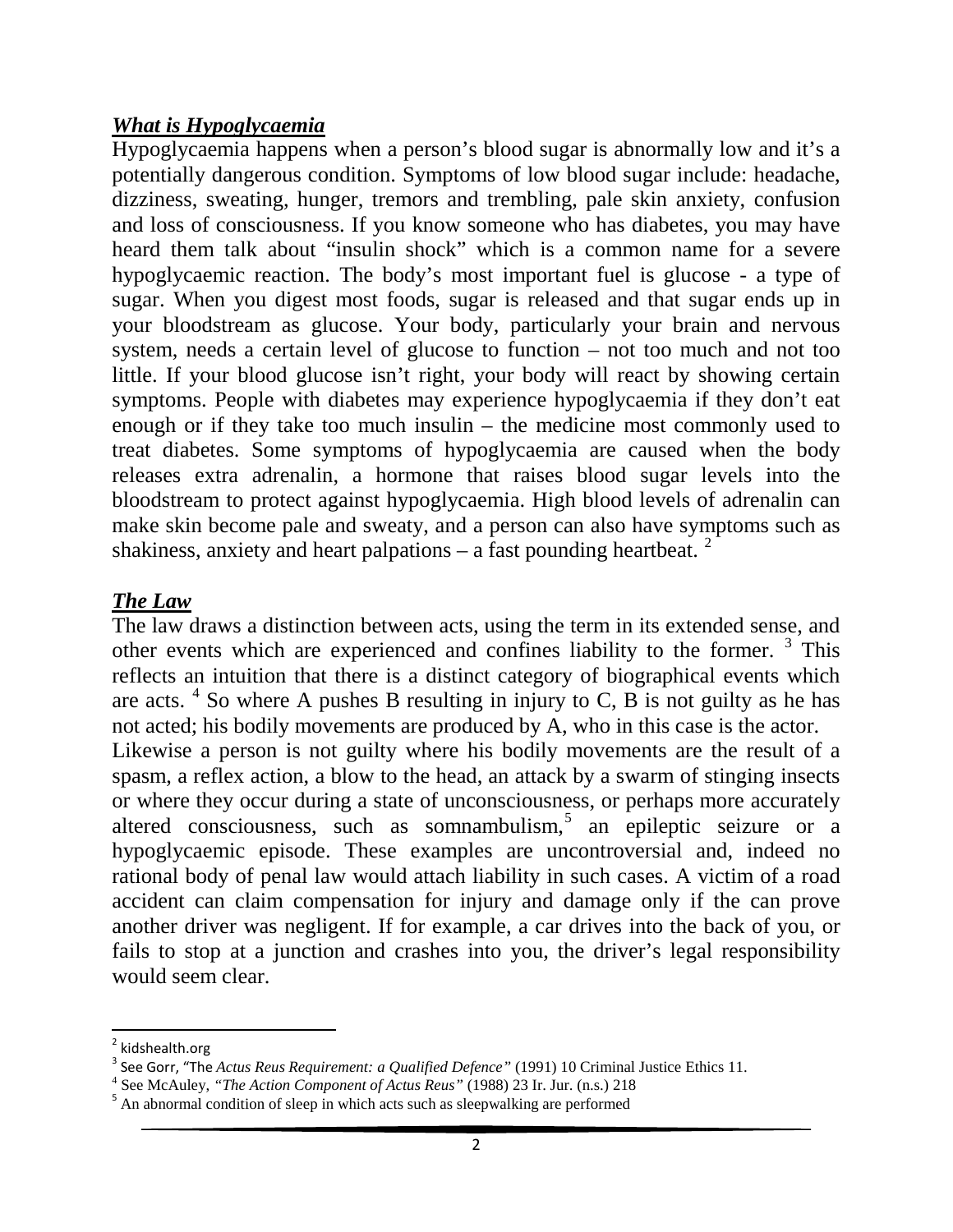But what if the driver lost control due to a sudden severe illness, a blackout, a heart attack or hypoglycaemic episode? Can he be held legally responsible?

#### *Case Law*

In the English case of *Davies v CPS Bradford [2009],* [6](#page-3-0) a driver drove at 37mph in a 30mph zone. He consciously did so as he started to suffer a hypoglycaemic attack and wanted to reach a safe stopping place to take glucose. On appeal, it was held that as he had consciously speeded as opposed to doing so inadvertently in his anxiety, 'Special Reasons'  $\frac{1}{4}$  did not apply and the appeal was allowed. In the case of  $\vec{R}$  *v* Whoolley (Unreported),<sup>[8](#page-3-2)</sup> the defendant lorry driver was travelling on the M62 in a queue of slow moving traffic. He suffered a sneezing fit; losing control of his vehicle and hit the car in front. This car in turn hit the car in front causing a domino effect involving seven cars. The magistrate allowed the defence of automatism. The appeal court held that the Magistrates were right to do so and that an attack of sneezing could amount to an involuntary action for the purposes of the defence of non-insane automatism. The defence of non-insane automatism if successfully pleaded acts as a complete defence absolving the defendant of all criminal liability. It exists where a person commits a crime in circumstances where the actions can be said to be involuntary. This could be where for example and involuntary natural reaction occurs such as sneezing or being chased by a swarm of insects. The lack of awareness of the effects of hypoglycaemia on safe driving is a real issue for diabetic patients and a challenge for health care providers. Whilst there is little evidence showing higher accident rates among diabetic drivers, there is research indicating that hypoglycaemia comprises driving performance, resulting in lower response times and reduced cognitive functions. The driver with Type 1 diabetes is required to check their blood glucose level before driving. The doctor's duty is to familiarize the patient with the risk of hypoglycaemia, and if unawareness is present, the physician should advise the patient to stop driving until the condition is reversed or controlled by medication. The doctor should consider informing the authorities if he concludes there is a risk and the driver cannot be persuaded to stop driving.

In *MacLeod (Procurator) Fiscal, Perth v. Mathieson, (1993),* the accused was charged with careless driving.

<span id="page-3-0"></span><sup>6</sup> EWAC 1172

<span id="page-3-1"></span><sup>&</sup>lt;sup>7</sup> In the English case of *Davies v CPS Bradford [2009]*, <sup>7</sup> a driver drove at 37mph in a 30mph zone. He consciously did so as he started to suffer a hypoglycaemic attack and wanted to reach a safe stopping place to take glucose. On appeal, it was held that as he had consciously speeded as opposed to doing so inadvertently in his anxiety, 'Special Reasons' did not apply.

<span id="page-3-2"></span><sup>&</sup>lt;sup>8</sup> R v Whoolley (Unreported) Divisional Court of Queen's Bench Division e-lawresourses.co.uk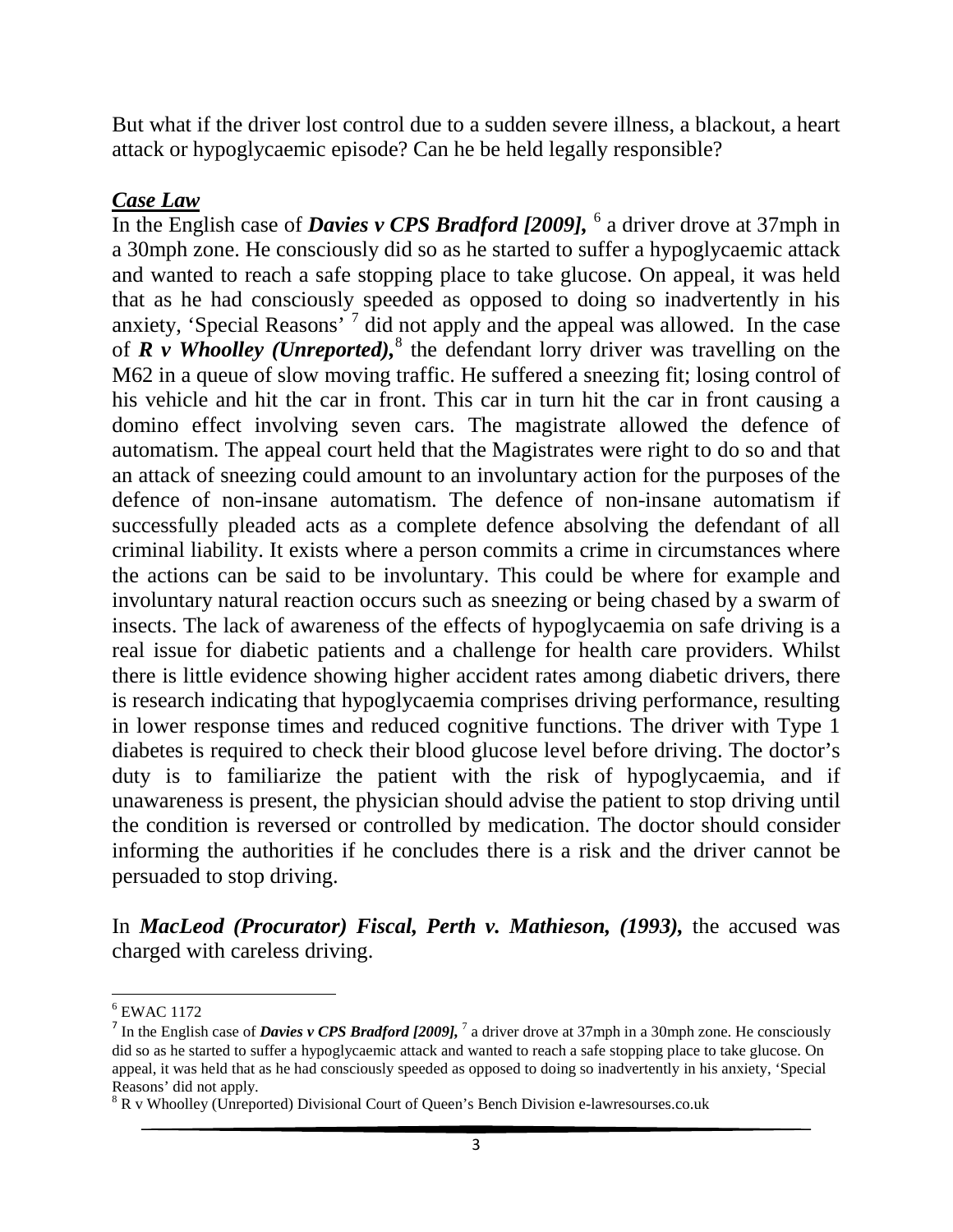It was accepted that he was a diabetic and that the incident occurred in the course of a hypoglycaemic attack; and there was evidence that the hypoglycaemic episodes he suffered were very difficult to predict and that he was poor in recognising the symptoms of their onset. His defence was that as he was in the throes of a hypoglycaemic attack at the time of the incident he was not driving in the sense that he did not have conscious control of his bodily movements at the material time.

Rejecting the defence of automatism, Sheriff McInnes said: [9](#page-4-0)

*"In my opinion it is no defence to a charge such as careless driving for the driver to say that he had become disabled from driving to the extent that he could not be said to be "driving" a motor vehicle by reason of some condition, where that driver knew that he was liable to become so disabled without warning to enable him to control or to stop his vehicle without danger to others. The acquisition of that knowledge , whether the result of advice or as a result of experience , prevents the accused from relying on the defence which may be open to a driver who has not previously been made aware that he or she suffered from the condition in question. In these circumstances, while I am of the opinion that the accused was at the time of the collision in a state in which he was incapable of controlling the car which he was driving by reason of a hypoglycaemic attack which had overcome him … I finds him guilty of this charge".* 

#### *actio libera in causa*

It is not clear in the McLeod case that the Court needed to go to these lengths in order to secure a conviction. Since careless driving is a crime of negligence, it should have been enough that it was established that the defendant was driving the vehicle just before he lost consciousness and that a reasonable person would not have driven with a disabling condition whose onset he knew he could neither predict or control. Perhaps the Sheriff felt it was necessary to confront the fact that there was clear evidence of automatism at the material time, and recourse to the doctrine of *actio libera in causa* [10](#page-4-1) was the only reliable way of proofing his decision against appeal on this point?

<span id="page-4-0"></span><sup>&</sup>lt;sup>9</sup> 1993 S.C.C.R. 488 (McAuley F & J McCutcheon J. Paul) 2000 *Criminal Liability* Round Hall, Dublin 2<sup>10</sup> The *actio libera in causa* doctrine as originally formulated by various Enlightment philosophers, concerns the

<span id="page-4-1"></span>imputation of responsibility to actors unfree in themselves, but free on their causes. Like our Enlightment counterparts, contemporary philosophers of criminal law, as well as most Western legal systems ( both common law and civil) allow that persons can be responsible for acts that are not free when performed, provided they were free in their causes.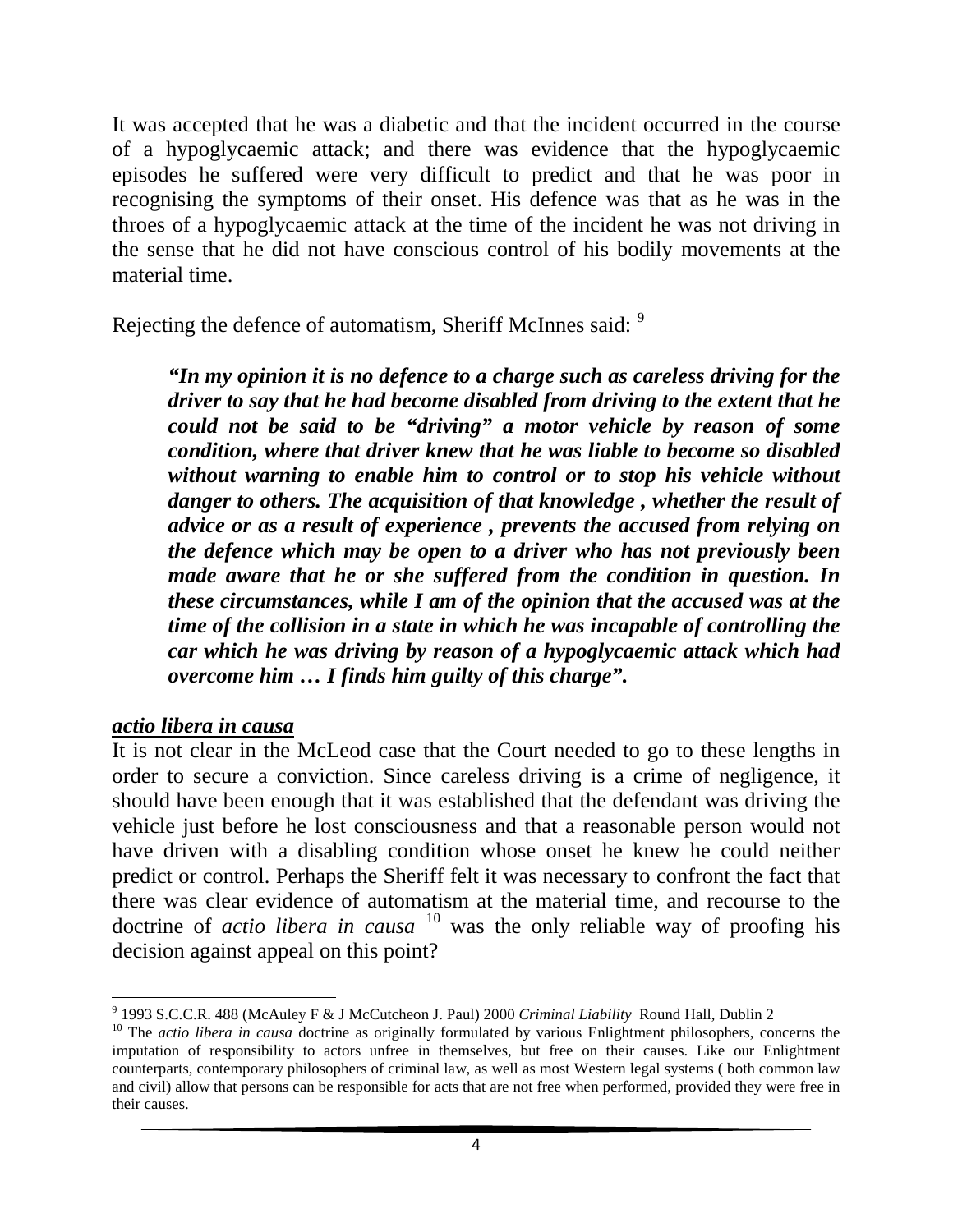In cases where the accused was unconscious throughout the entire episode and there was no basis on which voluntary conduct could be ascribed him. In other cases, such as those involving "unconscious driving", the issue is more ambiguous and has presented problems. The offences charged in cases of this kind include both the common law offence of manslaughter and a variety of offences contained in road traffic legislation, such as causing death by dangerous or reckless driving, driving without due care and attention and the like. Common to these offences is the act of driving, an act which involves the exercise of some degree of control over the vehicle by the supposed driver. Where the vehicle moves by selfpropulsion or by accident, such as by sudden uncontrolled release of the handbrake, there is no act of driving.  $\frac{11}{1}$  $\frac{11}{1}$  $\frac{11}{1}$  The real dilemma is faced when an accused goes through the motions of driving and appears to be in control but states he was unconscious at the time.

The facts of **Hill V Baxter** (1958)<sup>[12](#page-5-1)</sup> typify the difficulties which can arise in this regard. The respondent's car was observed as it moved through a road crossing in apparent disregard of a stop sign and collided with another vehicle. He was charged with the statutory offences of dangerous driving and failure to conform with a traffic sign. He testified that he remembered nothing from some point before the scene of the accident until after it occurred. If true, these facts would have provided a perfect opportunity to consider the issue of voluntariness. The case presented by the defendant was that he was unconscious at the material time during the episode and accordingly could not be said to have engaged in voluntary conduct – he did not drive and he did not ignore the halt sign. However, there was little evidence to support that contention, a feature that was seized upon by the Divisional Court.  $13$  Moreover, the fact that he had navigated a complex route, which involved a number of junctions and turns, was taken to cast doubt on the defendant's version of events. $14$  The evidence, the court concluded, was insufficient to justify a finding that the respondent was unconscious and not fully responsible for his conduct

In very special circumstances, a medical condition may amount to a good defence. Thus, in *Finnegan v Heywood (2000)*,<sup>[15](#page-5-4)</sup> a person who drove in a state of selfinduced parasomnia was found to have a good defence and was acquitted.

<span id="page-5-1"></span><span id="page-5-0"></span><sup>&</sup>lt;sup>11</sup> State v Taft (1985) 43 W. Va. 365 (McAuley & McCutcheon – Criminal Liability) 2002<br><sup>12</sup> Hill V Baxter [1958] 1 QB. 277.<br><sup>13</sup> Hill V Baxter [1958] 1 QB. 277.<br><sup>14</sup> Hill V Baxter [1958] 1 QB. 277.<br><sup>14</sup> Hill V Baxter [19

<span id="page-5-2"></span>

<span id="page-5-4"></span><span id="page-5-3"></span>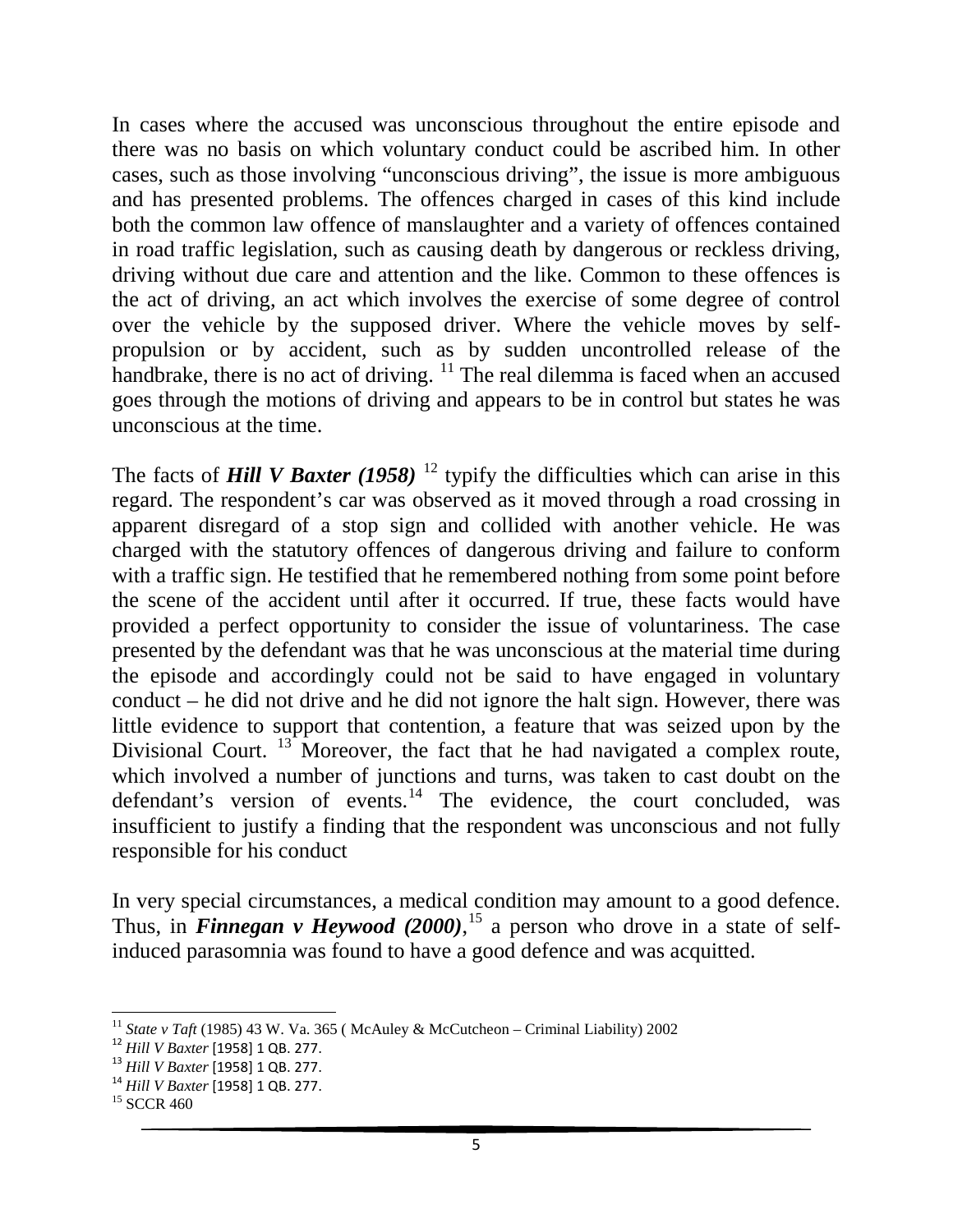In the English case of *Davies v CPS Bradford [2009],* [16](#page-6-0) a driver drove at 37mph in a 30mph zone. He consciously did so as he started to suffer a hypoglycaemic attack and wanted to reach a safe stopping place to take glucose. On appeal, it was held that as he had consciously speeded as opposed to doing so inadvertently in his anxiety, his appeal was disallowed.

# *Duty to Notify/Inform*

Sometimes people with a strong interest in road safety - including motor vehicle administrators, pedestrians, drivers, employers and other road users associate all diabetics with unsafe driving, when in fact most people with diabetes safely operate motor vehicles without creating any meaningful risk of injury to themselves or others. When legitimate questions arise about the medical fitness of a person with diabetes to drive, an individual assessment of that person's diabetic management is necessary in order to determine any appropriate restrictions. The diagnosis of diabetes is not sufficient to make any judgements about individual driver capacity.  $17$  The diabetic driver on insulin has a duty to inform the authorities about his diabetes. If he is on a diet and/or hypoglycaemia medication and is free of complications such as hypoglycaemia unawareness, there is no need to inform the authorities. Generally, insulin-treated people are not allowed to drive HGVs or certain passenger vehicles like busses. <sup>[18](#page-6-2)</sup>

# *Grounds of Public Interest*

Although the onus is on the driver to inform, the doctor may on grounds of public interest inform the authorities if he concludes that there is a risk and if the driver cannot be persuaded to notify the authorities and stop driving. The Driver Vehicle and Licensing Agency (DVLA) also recommend discussing the issue with the next of kin, but the patient is unlikely to agree. A second opinion may be sought, but until this is resolved, the patient should also refrain from driving. The onus seems to rest largely on the individual patient, after due advice has been availed of and discussion has taken place. The legal position of the doctor who fails to notify the authorities about a recalcitrant driver in the event of an accident has to date been still uncontested.<sup>[19](#page-6-3)</sup> There is insufficient evidence to prove that diabetic drivers have higher accident rates.

<span id="page-6-2"></span><span id="page-6-1"></span>

<span id="page-6-0"></span><sup>&</sup>lt;sup>16</sup> EWAC 1172<br><sup>17</sup> [https://ncbi.nlm.nih.gov](https://ncbi.nlm.nih.gov/) (last accessed 5/2/2018)<br><sup>18</sup> DVLA, editor. Swansea,Group DVLA. For medical practitioners. *At a glance: Guide to the Current medical standards of Fitness to Drive.*

<span id="page-6-3"></span><sup>19</sup> DVLA, editor. Swansea,Group DVLA. For medical practitioners. *At a glance: Guide to the Current medical standards of Fitness to Drive.*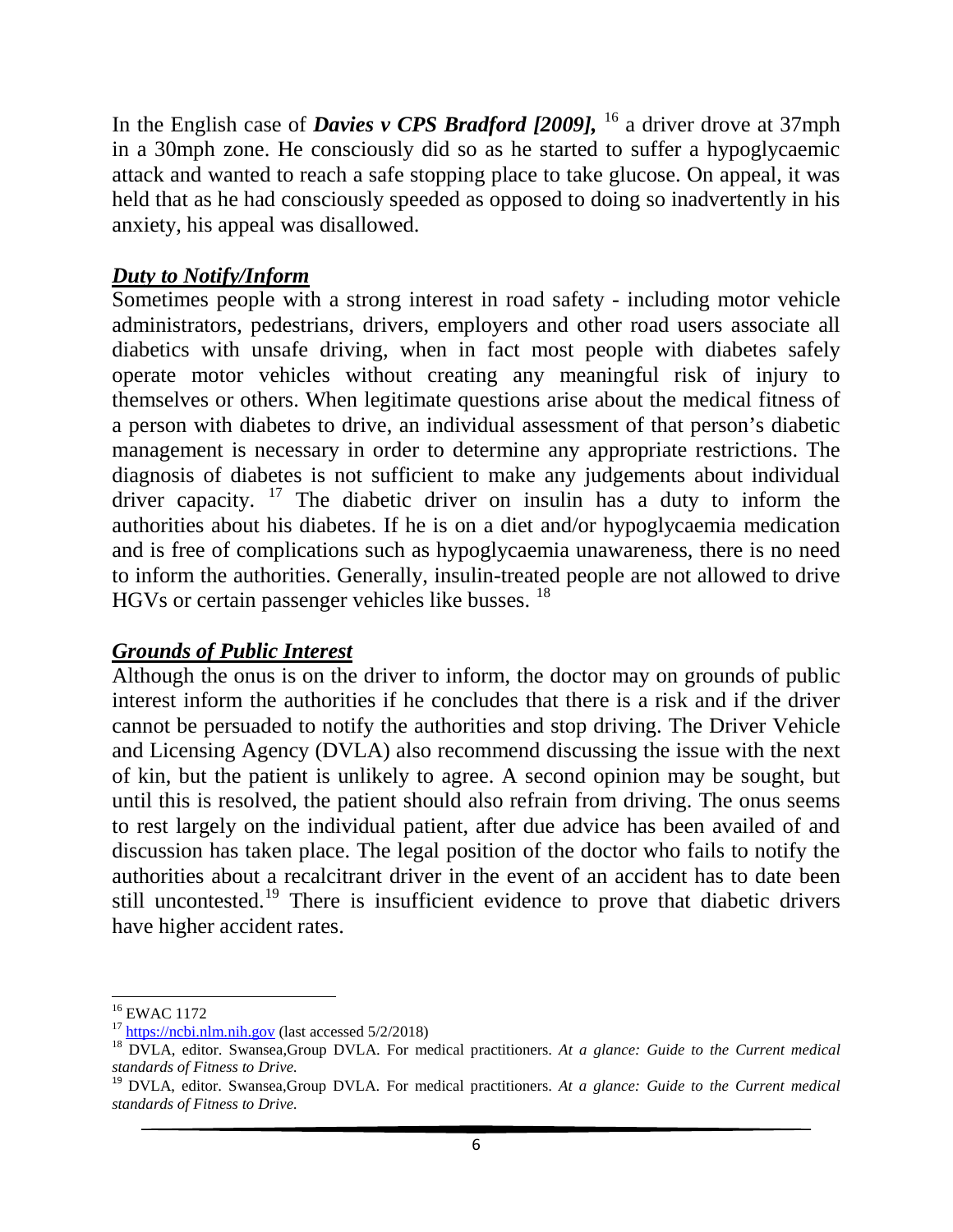However, some research supports that idea the hypoglycaemia significantly compromises driving performance resulting in longer response times and lower scores in cognitive tests which may lead to traffic violations and accidents. <sup>[20](#page-7-0)</sup> The risk of hypoglycaemia is the main danger to safe driving and the risk increases the longer you are on medications that increase your risk of hypoglycaemia. This may endanger your own life as well as that of other road users. Accidents caused by hypoglycaemia are because drivers carry on driving even though they get warning symptoms of hypoglycaemia occurring. If you get warning symptoms of hypoglycaemia whilst driving, you must always stop as soon as safely possible – do not ignore the warning symptoms. [21](#page-7-1)

# *Eye Disease*

It is important to note that the mere fact that a person's diabetes has come to the attention of the licensing authorities – whether by report or because of an accident – should not itself predetermine a licensing decision. Doctors or other health care professionals who treat people with diabetes should regularly discuss the risk of driving with low blood glucose with their patients. Doctors, patients and authorities should be aware of all the potential risks and should contribute in establishing effective injury prevention strategies. Eye disease associated with diabetes including the various forms of retinopathy and cataract is, of course, a potential cause of impaired driving ability and there is general consensus that ascertainment of visual acuity of commercial motor vehicle drivers is a reasonable measure for measuring such risk. [22](#page-7-2) Diabetic retinopathy is a common complication of diabetes that affects the small blood vessels in the lining at the back of the eye. The lining is called the retina. The retina helps to change what you see into messages that travel along the sight nerve to the brain. Diabetic retinopathy can cause the blood vessels to leak or become blocked and damage your sight. It is advisable to have a diabetic retinopathy eye screening test regularly, normally on an annual basis. <sup>[23](#page-7-3)</sup>

# *Studies*

Much is made of Health and Safety in the workplace for workers but ADIs primary responsibility is to do with having a safe car and not putting students and other road users at risk. The problem is that many ADIs are not fully aware of the potential health risks of being an ADI.

<span id="page-7-0"></span><sup>20</sup> Cox, D.J. *et al* Progressive Hypoglycaemia's Impact on Driving Simulation Performance. Occurrence, Awareness and Correction. Diabetes Care. 2000; 23:163-170. [PubMed]

<span id="page-7-2"></span><span id="page-7-1"></span><sup>&</sup>lt;sup>21</sup> [www.diabetes.ie](http://www.diabetes.ie/) Diabetes Ireland.<br><sup>22</sup> American Association of Clinical Endocrinologists Inc. [US] aace/ace Guidelines, Endocr Pract. 2015; 21 (Suppl1) 3<br>http://www.aace.com (last accessed 5/2/2018

<span id="page-7-3"></span><sup>&</sup>lt;sup>23</sup> Diabetic Retina Screen. *About diabetic retinopathy screening*. www.diabeticretinascreen.ie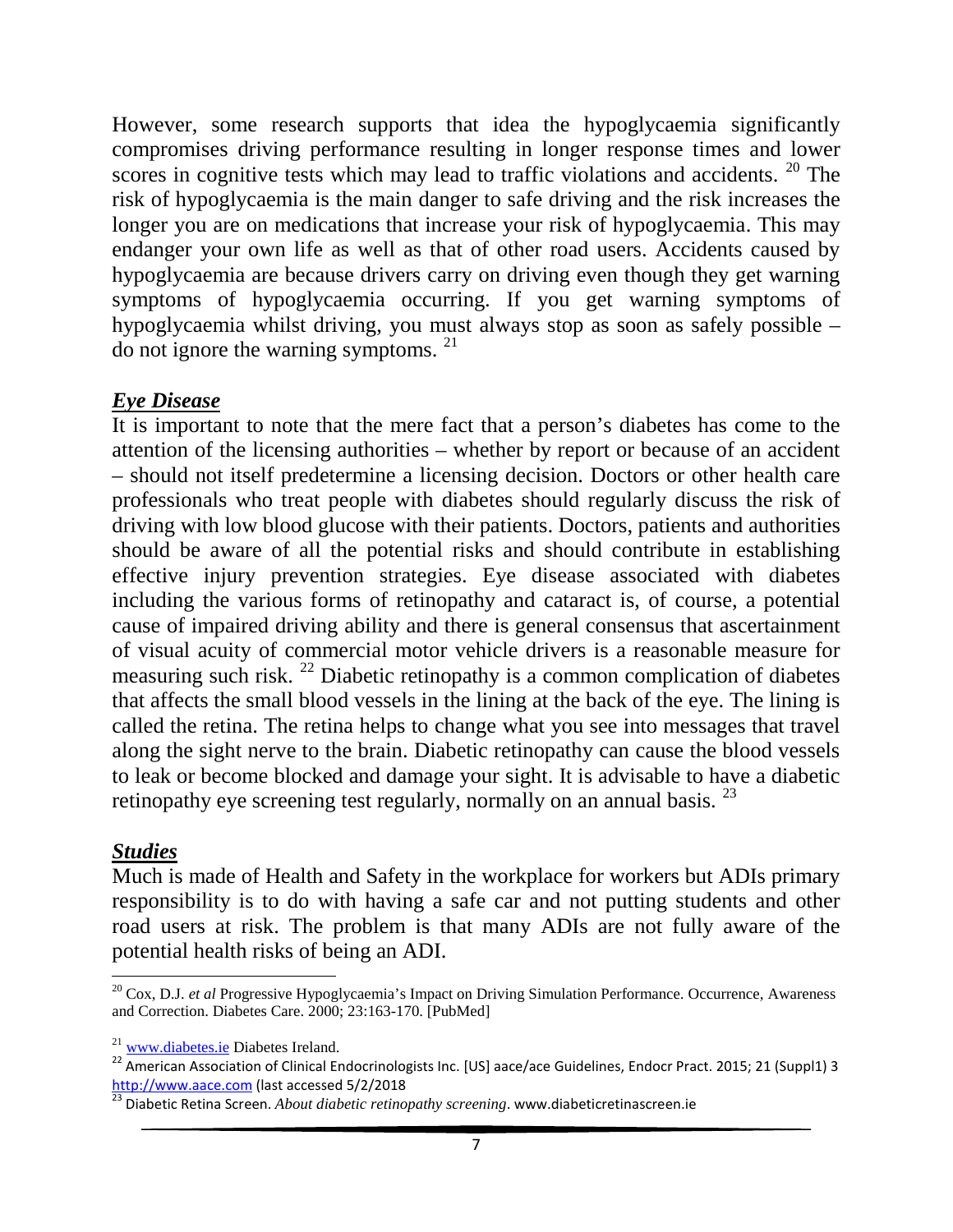For many years there has been studies on taxi drivers and truck drivers who spend long hours in their vehicles. ADIs can be exposed to similar situations with backlong working days and to-back pupils. Surveys of professional drivers (mostly truck and taxi) often show the following symptoms e.g. diabetes, hypoglycaemia, bladder infections, weight issues, back and neck problems, impotence and gastric issues etc. However, it appears that no surveys or studies of ADIs have been conducted. Driving mishaps for most drivers are relatively infrequent and occur at a lower rate than mishaps of many other drivers with conditions that affect driving performance and that are tolerated by society. In a recent Scottish survey, only 62pc of health care professionals suggested that insulin-treated drivers should test their blood glucose levels before driving; 13pc thought it safe to drive with certain levels of blood of glucose while 8pc did not know that impaired awareness of hypoglycaemia might be a contraindication to driving.  $24^{2}$  $24^{2}$  and in a large international study, nearly half of drivers with Type 1 diabetes and three quarters of those with Type 2 had never discussed driving guidelines with their doctor.  $^{26}$  $^{26}$  $^{26}$ 

#### *Conclusion*

Most people know that driving under the influence of alcohol or drugs is dangerous, but driving with low blood sugar, also called hypoglycaemia, is also very dangerous. People with diabetes who drive at the wrong time can black out behind the wheel and injure or kill another person or themselves. Most people are aware of having low blood sugar and report that it is not a pleasant experience. But some people with diabetes have "hypoglycaemic unawareness" and don't feel any symptoms until it's too late. That's why it's important to check your blood sugar level before you drive. Even on short journeys "hypo" can be dangerous, so test before each journey. If you notice signs that your blood sugar is low or you are otherwise concerned that you may be low during the journey, find a safe place to stop and park. Remove the ignition key and move into the passenger seat. This is how to avoid any suggestion that you may be "under the influence" whilst in charge of a vehicle. If you are low, treat the hypo with fast acting glucose and sufficient slower acting carbohydrates to ensure your blood glucose levels are at a safe level for the rest of the journey. Diabetes is common among people who lead sedentary lifestyles especially among those involved in the driver training industry however, if left unchecked a hypoglaecemic episode could be disastrous.

<span id="page-8-0"></span><sup>&</sup>lt;sup>24</sup> Diabetes and Driving – American Diabetes Association. Diabetes care Vol 37, Supplement 1, January 2014. main.diabetes.org

<span id="page-8-1"></span><sup>&</sup>lt;sup>25</sup> Watson W.A. Currie T. Lemon J.S. Gold A.E. *Driving and Insulin Treated Diabetes – Who Knows the Rules and Recommendations?* Pract Diabetes Int 2004; 24: 201-206. https://www.ncbiwlm.nih.gov

<span id="page-8-2"></span><sup>&</sup>lt;sup>26</sup> Harsch I. A. Stokes S. Radespiel – Troger M.*et al Traffic Hypoglycemia and Accidents in Patients with Diabetes Mellitus Treated with Different Regims.* J. Intern Med. 2002; 252 – 360 [PubMed]